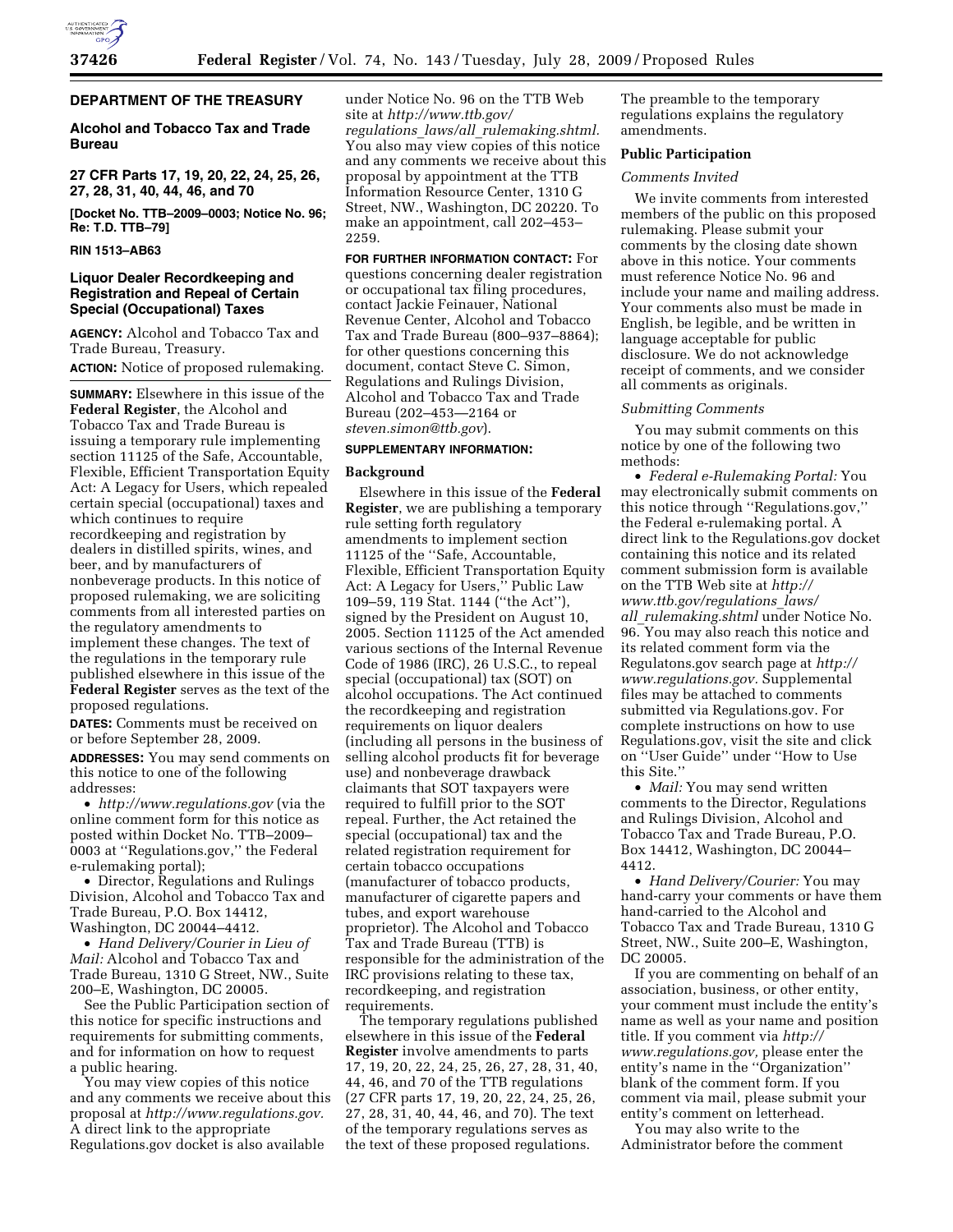closing date to ask for a public hearing. The Administrator reserves the right to determine whether to hold a public hearing.

## *Confidentiality*

All submitted comments and attachments are part of the public record and subject to disclosure. Do not enclose any material in your comments that you consider to be confidential or inappropriate for public disclosure.

#### *Public Disclosure*

On the Federal e-rulemaking portal, Regulations.gov, we will post, and you may view, copies of this notice, selected supporting materials, and any electronic or mailed comments we receive about this proposal. A direct link to the Regulations.gov docket containing this notice, any posted supporting materials, and the comments received on this proposal is available on the TTB Web site at *http://www.ttb.gov/ regulations*\_*laws/all*\_*rulemaking.shtml*  under Notice No. 96. You may also reach the relevant docket through the Regulations.gov search page at *http:// www.regulations.gov.* For instructions on how to use Regulations.gov, visit the site and click on ''User Guide'' under ''How To Use This Site.''

All posted comments will display the commenter's name, organization (if any), city, and State, and, in the case of mailed comments, all address information, including e-mail addresses. We may omit voluminous attachments or material that we consider unsuitable for posting.

You also may view copies of this notice, the related petitions, any other supporting materials, and any electronic or mailed comments we receive about this proposal by appointment at the TTB Information Resource Center, 1310 G Street, NW., Washington, DC 20220. You may also obtain copies at 20 cents per 8.5- x 11-inch page. Contact our information specialist at the above address or by telephone at 202–927– 2400 to schedule an appointment or to request copies of comments or other materials.

## **Regulatory Flexibility Act, Paperwork Reduction Act, and Executive Order 12866**

Since the regulatory text proposed in this notice of proposed rulemaking is identical to that contained in the companion temporary rule, the analyses contained in the preamble of the temporary rule concerning the Regulatory Flexibility Act, the Paperwork Reduction Act, and Executive Order 12866 also apply to this proposed rule.

### **Drafting Information**

Steve C. Simon, Daniel Hiland, and Marjorie Ruhf of the Regulations and Rulings Division, Alcohol and Tobacco Tax and Trade Bureau, drafted this document. Other personnel also participated in its development.

## **List of Subjects**

# *27 CFR Part 17*

Administrative practice and procedure, Claims, Cosmetics, Customs duties and inspection, Drugs, Excise taxes, Exports, Imports, Liquors, Packaging and containers, Puerto Rico, Reporting and recordkeeping requirements, Spices and flavorings, Surety bonds, Virgin Islands.

### *27 CFR Part 19*

Administrative practice and procedures, Caribbean Basin Initiative, Claims, Electronic funds transfers, Excise taxes, Exports, Gasohol, Imports, Labeling, Liquors, Packaging and containers, Puerto Rico, Reporting and recordkeeping requirements, Research, Security measures, Surety bonds, Vinegar, Virgin Islands, Warehouses.

# *27 CFR Part 20*

Alcohol and alcoholic beverages, Claims, Cosmetics, Excise taxes, Labeling, Packaging and containers, Penalties, Reporting and recordkeeping requirements, Surety bonds.

### *27 CFR Part 22*

Administrative practice and procedure, Alcohol and alcoholic beverages, Excise taxes, Reporting and recordkeeping requirements, Surety bonds.

# *27 CFR Part 24*

Administrative practice and procedure, Claims, Electronic fund transfers, Excise taxes, Exports, Food additives, Fruit juices, Labeling, Liquors, Packaging and containers, Reporting and recordkeeping requirements, Research, Scientific equipment, Spices and flavoring, Surety bonds, Vinegar, Warehouses, Wine.

## *27 CFR Part 25*

Administrative practice and procedure, Beer, Claims, Electronic funds transfers, Excise taxes, Exports, Labeling, Packaging and containers, Reporting and recordkeeping requirements, Research, Surety bonds.

#### *27 CFR Part 26*

Administrative practice and procedure, Alcohol and alcoholic beverages, Caribbean Basin Initiative, Claims, Customs duties and inspection, Electronic funds transfers, Excise taxes, Packaging and containers, Puerto Rico, Reporting and recordkeeping requirements, Surety bonds, Virgin Islands, Warehouses.

# *27 CFR Part 27*

Alcohol and alcoholic beverages, Beer, Cosmetics, Customs duties and inspection, Electronic funds transfers, Excise taxes, Imports, Labeling, Liquors, Packaging and containers, Reporting and recordkeeping requirements, Wine.

#### *27 CFR Part 28*

Aircraft, Alcohol and alcoholic beverages, Armed forces, Beer, Claims, Excise taxes, Exports, Foreign trade zones, Labeling, Liquors, Packaging and containers, Reporting and recordkeeping requirements, Surety bonds, Vessels, Warehouses, Wine.

# *27 CFR Part 31*

Alcohol and alcoholic beverages, Claims, Excise taxes, Exports, Packaging and containers, Reporting and recordkeeping requirements.

## *27 CFR Part 40*

Cigars and cigarettes, Claims, Electronic funds transfers, Excise taxes, Imports, Labeling, Packaging and containers, Reporting and recordkeeping requirements, Surety bonds, Tobacco.

### *27 CFR Part 44*

Aircraft, Armed forces, Cigars and cigarettes, Claims, Customs duties and inspection, Excise taxes, Exports, Foreign trade zones, Labeling, Packaging and containers, Reporting and recordkeeping requirements, Surety bonds, Tobacco, Vessels, Warehouses.

# *27 CFR Part 46*

Administrative practice and procedure, Cigars and cigarettes, Claims, Excise taxes, Packaging and containers, Penalties, Reporting and recordkeeping requirements, Seizures and forfeitures, Surety bonds, Tobacco.

## *27 CFR Part 70*

Administrative practice and procedure, Claims, Excise taxes, Freedom of information, Law enforcement, Penalties, Reporting and recordkeeping requirements, Surety bonds.

## **Proposed Amendments to the Regulations**

For the reasons discussed in the preamble, TTB proposes to amend 27 CFR parts 17, 19, 20, 22, 24, 25, 26, 27, 28, 31, 40, 44, 46, and 70 as follows: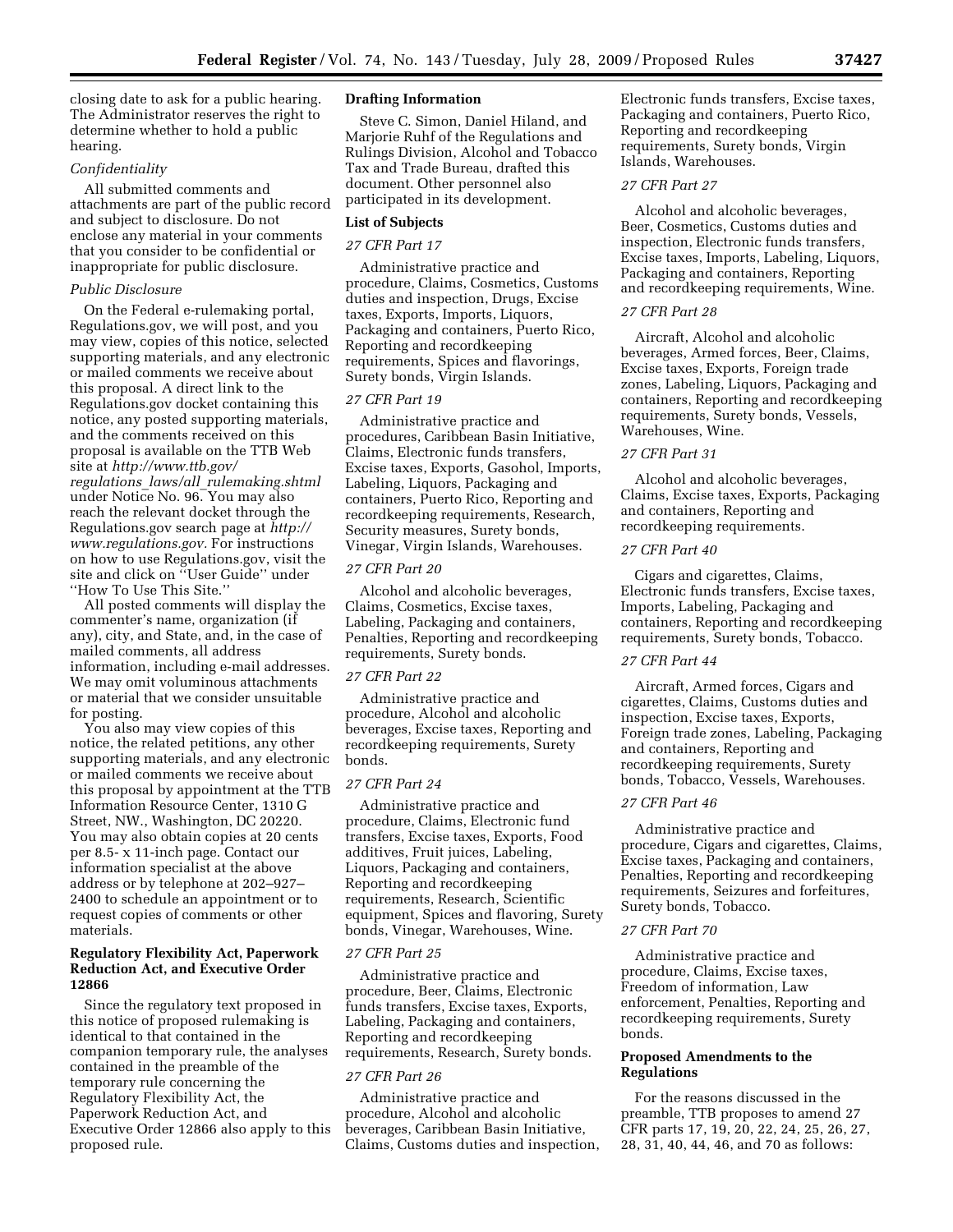# **PART 17—DRAWBACK ON TAXPAID DISTILLED SPIRITS USED IN MANUFACTURING NONBEVERAGE PRODUCTS**

1. The authority citation for part 17 is revised to read as follows:

**Authority:** 26 U.S.C. 5010, 5111–5114, 5123, 5206, 5273, 6011, 6065, 6091, 6109, 6151, 6402, 6511, 7213, 7652, 7805; 31 U.S.C. 9301, 9303, 9304, 9306.

2. [The proposed amendatory instructions and the proposed amended regulatory text for part 17 are the same as the amendatory instructions and the amended regulatory text set forth in the temporary rule on this subject published elsewhere in this issue of the **Federal Register**.]

# **PART 19—DISTILLED SPIRITS PLANTS**

3. The authority citation for part 19 is revised to read as follows:

**Authority:** 19 U.S.C. 81c, 1311; 26 U.S.C. 5001, 5002, 5004–5006, 5008, 5010, 5041, 5061, 5062, 5066, 5101, 5121–5124, 5171– 5173, 5175, 5176, 5178–5181, 5201–5204, 5206, 5207, 5211–5215, 5221–5223, 5231, 5232, 5235, 5236, 5241–5243, 5271, 5273, 5301, 5311–5313, 5362, 5370, 5373, 5501– 5505, 5551–5555, 5559, 5561, 5562, 5601, 5612, 5682, 6001, 6065, 6109, 6302, 6311, 6676, 6806, 7510, 7805; 31 U.S.C. 9301, 9303, 9304, 9306.

4. [The proposed amendatory instructions and the proposed amended regulatory text for part 19 are the same as the amendatory instructions and the amended regulatory text set forth in the temporary rule on this subject published elsewhere in this issue of the **Federal Register**.]

# **PART 20—DISTRIBUTION AND USE OF DENATURED ALCOHOL AND RUM**

5. The authority citation for part 20 continues to read as follows:

**Authority:** 26 U.S.C. 5001, 5206, 5214, 5271–5275, 5311, 5552, 5555, 5607, 6065, 7805.

6. [The proposed amendatory instructions and the proposed amended regulatory text for part 20 are the same as the amendatory instructions and the amended regulatory text set forth in the temporary rule on this subject published elsewhere in this issue of the **Federal Register**.]

# **PART 22—DISTRIBUTION AND USE OF TAX-FREE ALCOHOL**

7. The authority citation for part 22 is revised to read as follows:

**Authority:** 26 U.S.C. 5001, 5121, 5123, 5206, 5214, 5271–5275, 5311, 5552, 5555, 6056, 6061, 6065, 6109, 6151, 6806, 7805; 31 U.S.C. 9304, 9306.

8. [The proposed amendatory instructions and the proposed amended regulatory text for part 22 are the same as the amendatory instructions and the amended regulatory text set forth in the temporary rule on this subject published elsewhere in this issue of the **Federal Register**.]

## **PART 24—WINE**

9. The authority citation for part 24 is revised to read as follows:

**Authority:** 5 U.S.C. 552(a); 26 U.S.C. 5001, 5008, 5041, 5042, 5044, 5061, 5062, 5121– 5124, 5173, 5206, 5214, 5215, 5351, 5353, 5354, 5356, 5357, 5361, 5362, 5364–5373, 5381–5388, 5391, 5392, 5511, 5551, 5552, 5661, 5662, 5684, 6065, 6091, 6109, 6301, 6302, 6311, 6651, 6676, 7302, 7342, 7502, 7503, 7606, 7805, 7851; 31 U.S.C. 9301, 9303, 9304, 9306.

10. [The proposed amendatory instructions and the proposed amended regulatory text for part 24 are the same as the amendatory instructions and the amended regulatory text set forth in the temporary rule on this subject published elsewhere in this issue of the **Federal Register**.]

## **PART 25—BEER**

11. The authority citation for part 25 is revised to read as follows:

**Authority:** 19 U.S.C. 81c; 26 U.S.C. 5002, 5051–5054, 5056, 5061, 5121–5124, 5222, 5401–5403, 5411–5417, 5551, 5552, 5555, 5556, 5671, 5673, 5684, 6011, 6061, 6065, 6091, 6109, 6151, 6301, 6302, 6311, 6313, 6402, 6651, 6656, 6676, 6806, 7342, 7606, 7805; 31 U.S.C. 9301, 9303–9308.

12. [The proposed amendatory instructions and the proposed amended regulatory text for part 25 are the same as the amendatory instructions and the amended regulatory text set forth in the temporary rule on this subject published elsewhere in this issue of the **Federal Register**.]

# **PART 26—LIQUORS AND ARTICLES FROM PUERTO RICO AND THE VIRGIN ISLANDS**

13. The authority citation for part 26 is revised to read as follows:

**Authority:** 19 U.S.C. 81c; 26 U.S.C. 5001, 5007, 5008, 5010, 5041, 5051, 5061, 5111– 5114, 5121–5124, 5131–5132, 5207, 5232, 5271, 5275, 5301, 5314, 5555, 6001, 6301, 6302, 6804, 7101, 7102, 7651, 7652, 7805; 27 U.S.C. 203, 205; 31 U.S.C. 9301, 9303, 9304, 9306.

14. [The proposed amendatory instructions and the proposed amended regulatory text for part 26 are the same as the amendatory instructions and the amended regulatory text set forth in the temporary rule on this subject published elsewhere in this issue of the **Federal Register**.]

## **PART 27—IMPORTATION OF DISTILLED SPIRITS, WINES, AND BEER**

15. The authority citation for part 27 is revised to read as follows:

**Authority:** 5 U.S.C. 552(a), 19 U.S.C. 81c, 1202; 26 U.S.C. 5001, 5007, 5008, 5010, 5041, 5051, 5054, 5061, 5121–5124, 5201, 5205, 5207, 5232, 5273, 5301, 5313, 5555, 6302, 7805.

16. [The proposed amendatory instructions and the proposed amended regulatory text for part 27 are the same as the amendatory instructions and the amended regulatory text set forth in the temporary rule on this subject published elsewhere in this issue of the **Federal Register**.]

# **PART 28—EXPORTATION OF ALCOHOL**

17. The authority citation for part 28 is revised to read as follows:

**Authority:** 5 U.S.C. 552(a); 19 U.S.C. 81c, 1202; 26 U.S.C. 5001, 5007, 5008, 5041, 5051, 5054, 5061, 5121, 5122, 5201, 5205, 5207, 5232, 5273, 5301, 5313, 5555, 6302, 7805; 27 U.S.C. 203, 205; 44 U.S.C. 3504(h).

18. [The proposed amendatory instructions and the proposed amended regulatory text for part 28 are the same as the amendatory instructions and the amended regulatory text set forth in the temporary rule on this subject published elsewhere in this issue of the **Federal Register**.]

# **PART 31—ALCOHOL BEVERAGE DEALERS**

19. The authority citation for part 31 is revised to read as follows:

**Authority:** 26 U.S.C. 5001, 5002, 5121– 5124, 5131, 5132, 5206, 5207, 5273, 5301, 5352, 5555, 5603, 5613, 5681, 5687, 6061, 6065, 6071, 6091, 6103, 6109, 6723, 6724, 7805.

20. [The proposed amendatory instructions and the proposed amended regulatory text for part 31 are the same as the amendatory instructions and the amended regulatory text set forth in the temporary rule on this subject published elsewhere in this issue of the **Federal Register**.]

# **PART 40—MANUFACTURE OF TOBACCO PRODUCTS AND CIGARETTE PAPERS AND TUBES**

21. The authority citation for part 40 is revised to read as follows:

**Authority:** 26 U.S.C. 448, 5701, 5703– 5705, 5711–5713, 5721–5723, 5731–5734, 5741, 5751, 5753, 5761–5763, 6061, 6065,